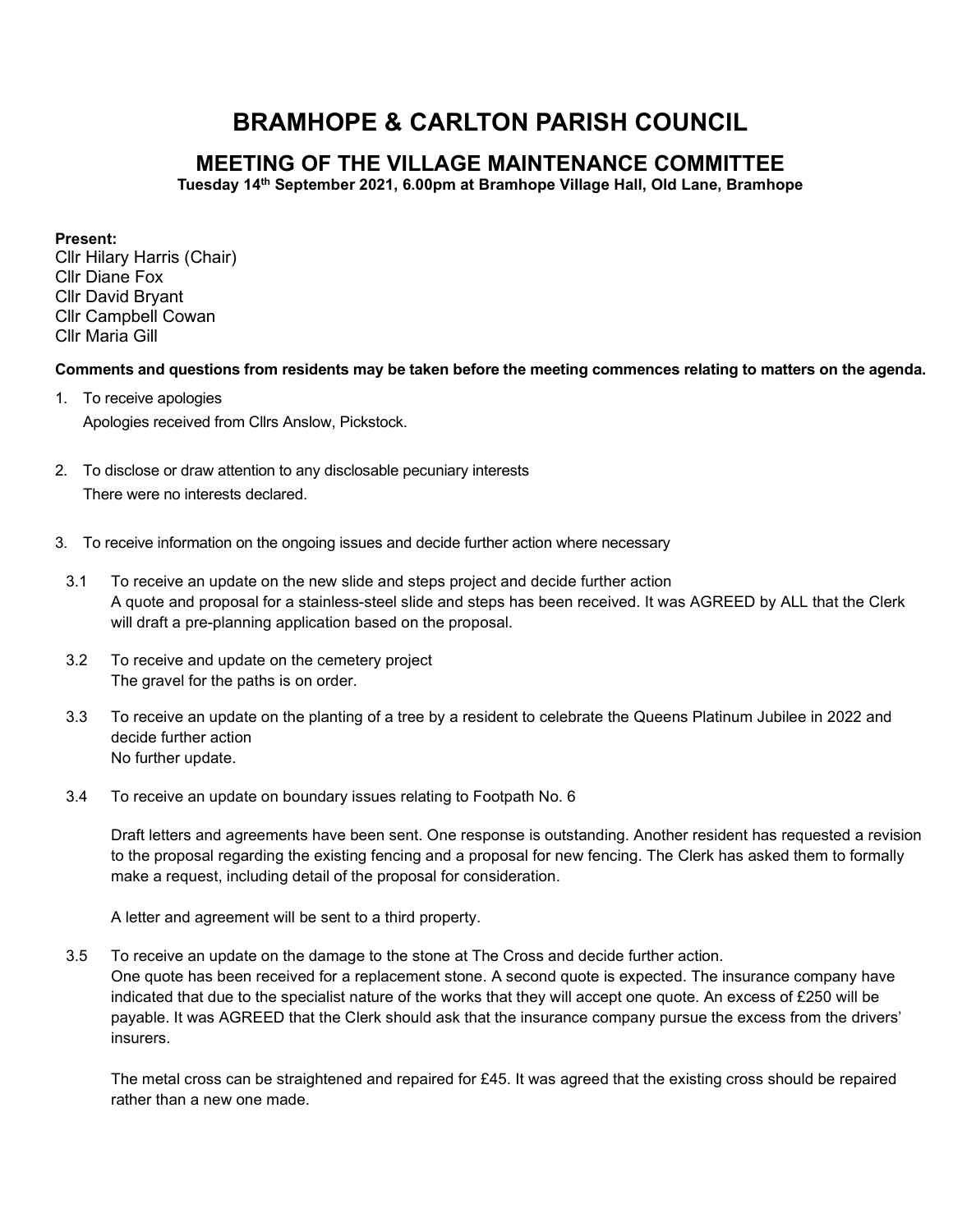- 3.6 To receive an update on the dementia friendly area proposed for Jubilee Copse. Cllr Harris has visited the closest neighbour to the proposed area for the bench. They do not object to the bench being placed in the suggested location. Cllr Flynn has agreed to assist with funding for the bench. The Clerk will contact Cllr Flynn to discuss funding. Cllr Harris asked if a proposal for the Parish Council to fund the cost of installing the bench could be discussed at the next meeting.
- 3.7 To receive an update on the trees planted at Jubilee Copse and the additional planting agreed for Autumn 2021 Treescapes have asked if the area around the new trees can be weeded and suggested mulch as well, to assist with retaining water and to keep the mowers away from the trees. The Village Caretaker will weed and mulch the area. Mulch has been purchased at a cost of £37.

Treescape think that the damaged tree may heal itself but only time will tell.

Treescapes are in the process of sourcing the willow and hazel as previously agreed. There will be an additional cost as there will be additional visit needed to plant. A quote has been requested.

3.8 Clerks report

The Village Caretaker has now threaded a new role through the flagpole as requested by the British Legion. Path works on Jubilee Copse area completed.

A new bench for the Knoll has been ordered. Cllr Harris has made a donation to cover the cost of the bench. The annual RoSPA Playground inspection is booked for September. It will be an accompanied visit.

A request to hold a 2 day out of season match at the recreation ground has been declined as the football teams have already got matches booked for the weekend requested.

Tree inspection. A re-visit of footpath No 6 was due. The Clerk has contacted Treescapes to request a re-visit.

Treescapes have already made a visit when checking on the trees at Jubilee Copse and does not have any concerns about the trees on Footpath No. 6. There will be no charge for the visit.

4. To receive a report on work completed since 10<sup>th</sup> August 2021

Rebuilding the composting area at the chapel, repair gent's toilet, replaced rope on flagpole, cut back vegetation in ginnel between Wynmore Avenue & Meadow End, treating benches at the Recreation Ground and Cemetery.

Ask Juris to strim round trees that Hilary & Derek planted.

5. To receive a report from BiB

The Duke of Edinburgh volunteers have moved several bags of compost from the composting area at the Puritan Chapel. They have also weeded the well site and removed 15 bags of comfrey. More work will take place in both locations over the coming weeks. The memorial bench at the memorial will get a coat of cuprinol from one of the BiB volunteers.

It was agreed that an official letter of thanks is sent to Bramhope in Bloom for both the Duke of Edinburgh and Bramhope in Bloom volunteers.

6. To receive the Annual Property Inspection Report and decide further action

A copy of the report was discussed.

Following the Annual Property Inspection, it was agreed that the works for the preventative roadworks scheme on Hall Drive be brought forward as the repair is inadequate.

A list of jobs was identified and will be actioned in the coming weeks.